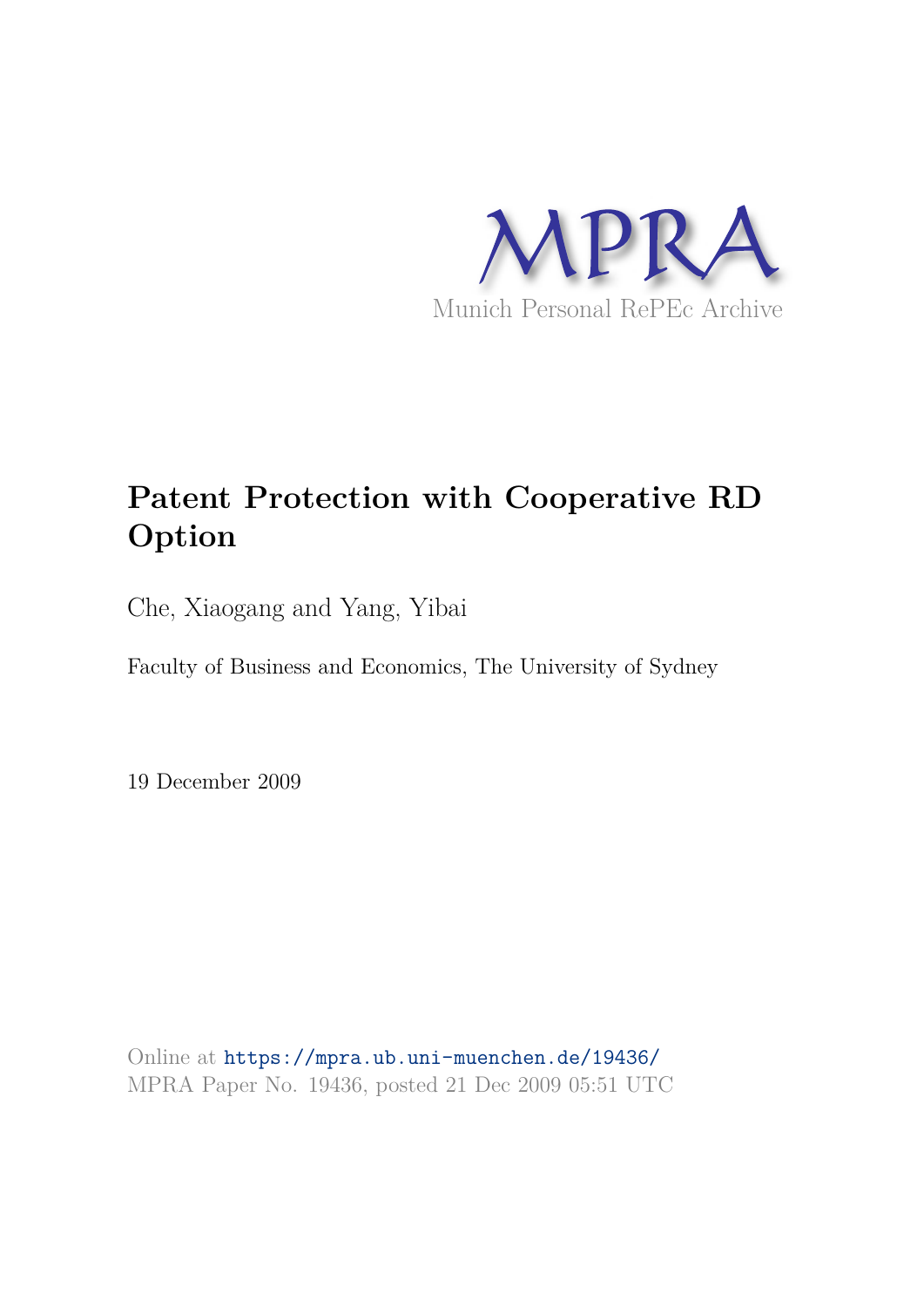# Patent Protection with Cooperative R&D Option

Xiaogang Che Yibai Yang<sup>∗</sup>

Faculty of Business and Economics The University of Sydney

This draft: December 2009

#### Abstract

We investigate R&D incentive under patent protection with cooperation option. Chowdhury [Economics Letters, 2005, 89(1), 120-126] claims that patent protection may decrease R&D incentive when the tournament effect (TE) is negative. However, We show that patent protection in the presence of R&D cooperation option always increases R&D incentive. In addition, to increase R&D incentive under patent protection, this cooperation option strictly dominates imitation and may also dominate royalty licensing depending on R&D cost, introduced by Mukherjee [Economics Letters, 2006, 93(2), 196-201].

JEL classification: O32, O34, O38 Keywords: R&D investment; Patent protection; Cooperative R&D

<sup>∗</sup>Corresponding author: Discipline of Economics, Faculty of Economics and Business, The University of Sydney, NSW, Australia, 2006. Tel: +61-2-9351 5625. Fax: +61-2-9351 4341. E-mail addresses: x.che@econ.usyd.edu.au (X.Che), yyan7045@mail.usyd.edu.au (Y.Yang).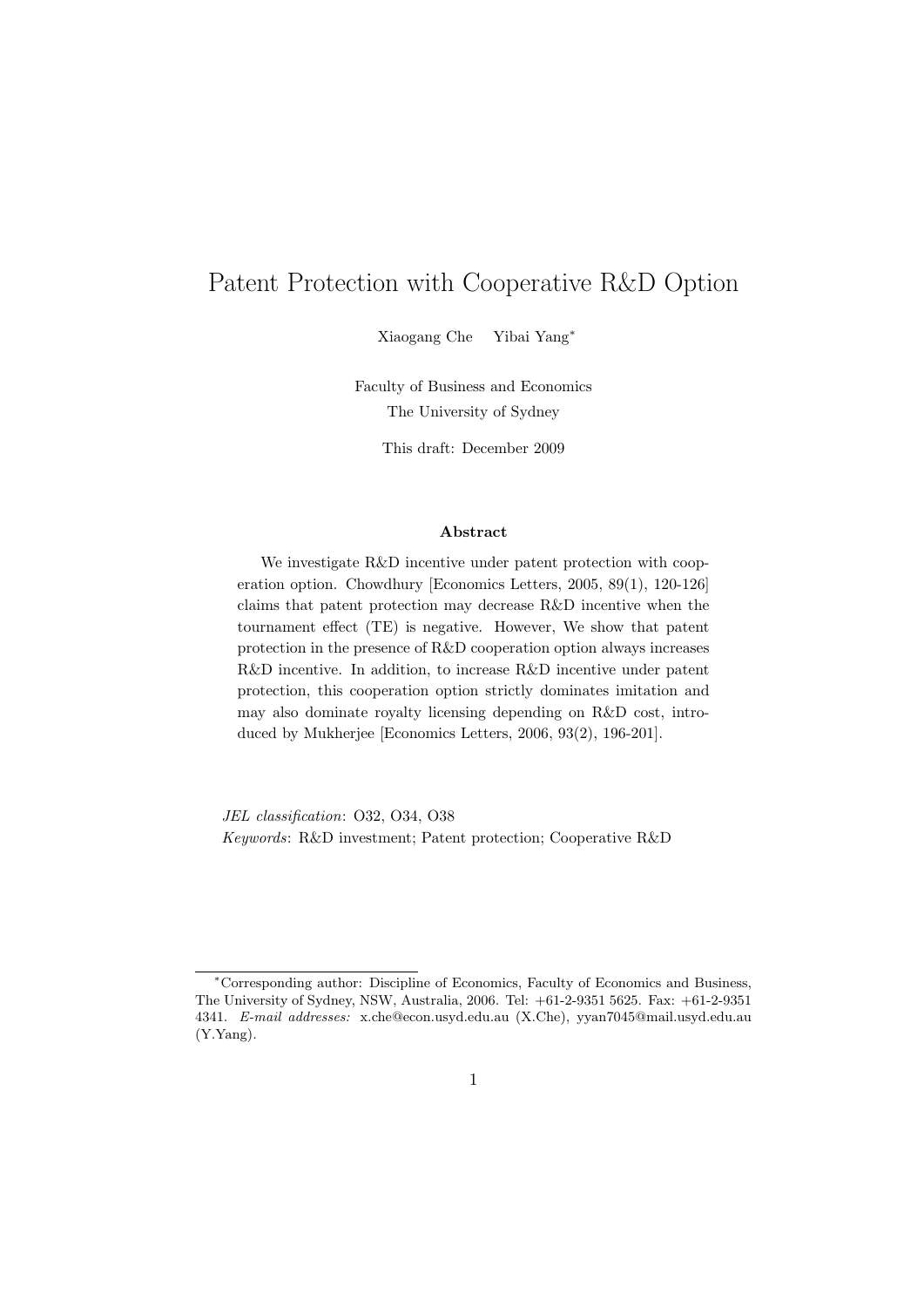### 1 Introduction

Patent protection has been widely applied as one of the most important policies to encourage R&D incentive and reduce technology free riding (spillover) among competitive firms. However, Chowdhury (2005) shows that patent protection may adversely reduce R&D incentive via the *tournament effect* (TE) if firms simultaneously undertake similar activities of technology innovation. In the same scenario, Mukherjee (2006) claims that the effect from either imitation or royalty licensing under patent protection is likely to dominate TE, which implies that patent protection may still be effective to raise R&D incentive in the presence of imitation or royalty licensing.

Although technology spillover decreases to zero under patent protection, obviously, cooperative R&D as an option can still be undertaken by firms<sup>1</sup>. Rather, because of uncertainty from patenting tournament, it may increase incentive of cooperation in R&D. In this paper, we incorporate cooperation option into patent protection of encouraging R&D incentive, which is not considered in the cases of Chowdhury (2005) and Mukherjee (2006). We show that patent protection always increase R&D incentive in the presence of R&D cooperation option. In addition, to increase R&D incentive under patent protection, cooperative R&D strictly dominates imitation and may also dominate royalty licensing depending on R&D cost.

### 2 The Setup

A duopoly market consists of two firms, 1 and 2, who produce a homogeneous good. Let  $q_i$  be the output of firm  $i, i = 1, 2$ . The inverse market demand function is  $f(q)$ , where  $q = q_1 + q_2$ , and it satisfies  $f' < 0$ ,  $f'' < 0$  and  $f' + q_i f'' < 0$ ,  $\forall q, q_i$ . Initially, each firm produces with the cost function  $cq$  and receives a payoff  $\pi(c, c)$ , but by investing F on R&D, the cost function can reduce to  $c'q$ , where  $c' \in [0, c]$ .

We consider a two-stage game. In stage 1, firms simultaneously decide to whether invest  $F$  on R&D or not. In stage 2, they have a Cournot-quantity competition in the market. Under no-patent protection, the firm without investing on R&D can benefit from its rival's technology spillover who invests, thus the marginal cost of the non-innovating firm decreases from c to  $\tilde{c}$ , where  $c' \leq \tilde{c} \leq c$ . However,

<sup>&</sup>lt;sup>1</sup>The possibility of cooperative R&D among firms has also been discussed, such as d'Aspremont and Jacquemin (1988), Suzumura (1992) and Kamien, Muller, and Zang (1992), etc. They show that cooperative R&D but with competition in product market is socially optimal if spillover is sufficiently large. So in this paper, we define cooperative R&D under patent protection as R&D cooperation between firms in stage 1, but product competition in stage 2.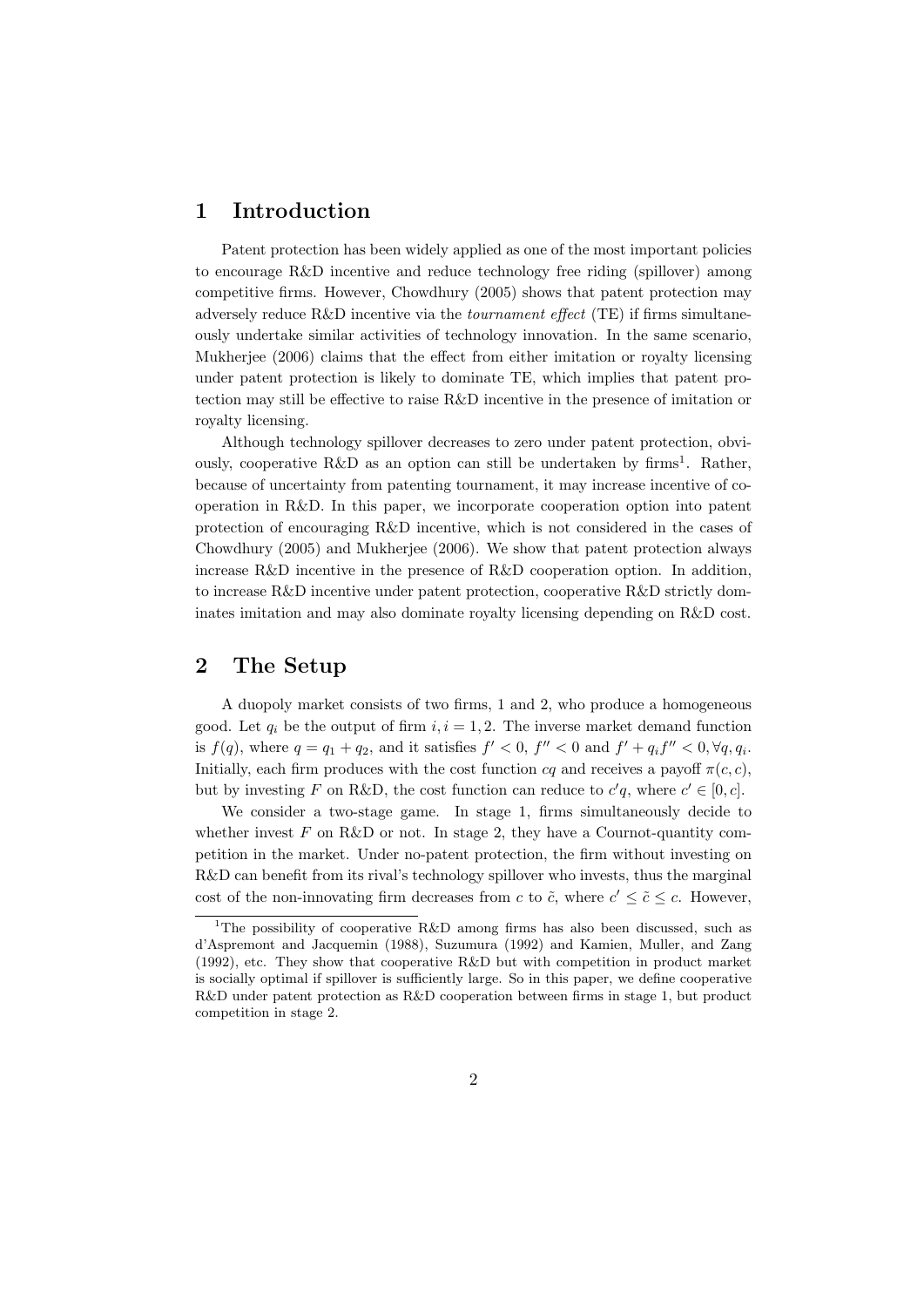under patent protection, this possibility of technology spillover (free riding) is eliminated. Therefore, the marginal cost of the non-innovating firm remains at c. We solve the subgame perfect Nash equilibrium through backward induction.

Furthermore, without loss of generality, in this paper, we assume that in the situation of cooperative R&D under patent protection, two firms share the cost  $F$ equally but both can reduce their marginal cost from  $c$  to  $c'$ . Hence, the payoff of each firm is  $\pi(c', c') - \frac{F}{2}$ . Moreover, we know that the following inequality should hold:  $\pi(c', c') - \pi(c, c) > \frac{F}{2}.^2$ 

In general R&D activities are time taking and need to last for a long period, i.e, pharmaceutical innovations<sup>3</sup>. Therefore, we assume that if one firm chooses R&D cooperation but the other firm chooses to innovate by itself, it is very likely that the firm choosing cooperative R&D realizes its rival's decision, and adds up from the half cost to the entire cost  $F$  in order to accomplish the innovation. So in this case, both firms are still in the patent tournament and the expected payoff of each firm is  $\frac{\pi_1(c',c) + \pi_1(c,c')}{2} - F$ .

Table 1: Payoffs under patent protection with cooperative R&D option

|        | Cooperative $R&D$                                                                                     | No R&D                |
|--------|-------------------------------------------------------------------------------------------------------|-----------------------|
|        | Cooperative R&D $\pi(c', c') - \frac{F}{2}, \pi(c', c') - \frac{F}{2} \pi_1(c', c) - F, \pi_2(c', c)$ |                       |
| No R&D | $\pi_1(c, c'), \pi_2(c, c') - F$                                                                      | $\pi(c,c),\,\pi(c,c)$ |

Then, from Table (1.), under patent protection with cooperative R&D option, we can obtain the non-strategic incentive  $(N(C))$  and the strategic incentive  $(S(C))$ of firm 1 as follows

$$
N(C) = \pi_1(c', c) - \pi(c, c) - F \tag{1}
$$

and

$$
S(C) = \pi(c', c') - \pi_1(c, c') - \frac{F}{2}
$$
 (2)

### 3 Cooperative R&D and Patent Protection

In this section, we investigate firms' choices under patent protection with cooperative R&D option. Following Chowdhury (2005),  $N(NP)$  and  $N(P)$  represent the non-strategic incentive of non-patent competition and patent protection; S(NP)

<sup>&</sup>lt;sup>2</sup>Since under no patent protection, the minimum condition of both firms investing R&D should be such that  $\pi(c', c') - \pi(c, c) \geq F$ , which implies the inequality in cooperative R&D.

<sup>3</sup>Prentis, Lis, and Walker (1988) show that "average development times increased from less than 2 years between 1964 and 1965, to around 8 years in the 1980s with a consequent reduction in the effective patent life".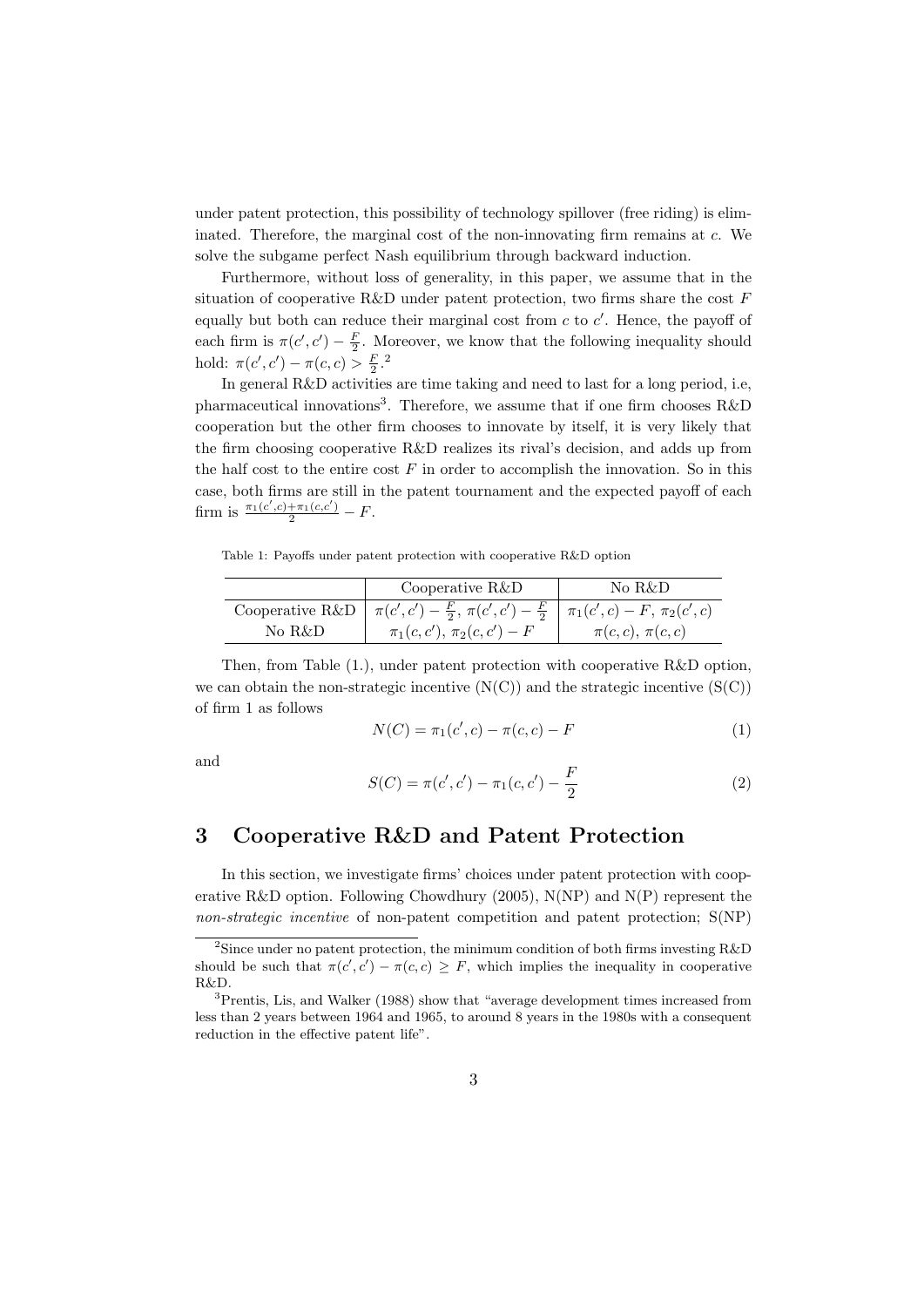and S(P) represent the strategic incentive of non-patent competition and patent protection.

The non-strategic incentive for R&D does not change when both firms choose cooperative R&D under patent protection. So we only need to compare strategic incentive of R&D investment between patenting and cooperative R&D:

$$
S(P) - S(C) = \left[ \frac{\pi_1(c', c) + \pi_1(c, c')}{2} - \pi(c', c') \right] - \frac{F}{2}
$$
 (3)

The first term in the square bracket is the tournament effect. Consequently, we also see that firms choose patenting if and only if  $S(P) - S(C) \geq 0$ , which indicates that if R&D cooperation is available for firms under patent protection, patenting only generates more strategic incentive for R&D than that of cooperation when  $TE \geq \frac{F}{2}$ ; otherwise, cooperative R&D is preferred under patent protection. Furthermore, when TE < 0, since  $S(P) - S(C) < 0$  and  $\pi(c', c') - \pi(c, c) > \frac{F}{2}$ , the subgame perfect Nash equilibrium is both firms choosing cooperative R&D under patent protection. Thus, we have the following proposition:

Proposition 1. R&D incentive always increases under patent protection with cooperative R&D option irrespective of the tournament effect. If  $TE < 0$ , firms choose cooperative R&D under patent protection.

# 4 Imitation, Royalty Licensing versus Cooperative R&D

Mukherjee (2006) introduces the effects of non-infringing imitation and royalty licensing under patent protection to demonstrate that their effects may always dominate the tournament effect and thus raise firms' incentives for R&D investment. In this section, we compare effects of cooperative R&D, imitation and royalty licensing on R&D incentive under patent protection<sup>4</sup>. Our result shows that to increase R&D incentive under patent protection, cooperative R&D strictly dominates imitation and may also dominate royalty licensing depending on F.

<sup>&</sup>lt;sup>4</sup>Furthermore, we also assume that if one firm chooses cooperative R&D but another firm does not, then both firms are still in the patent tournament with non-infringing imitation and royalty licensing, and payoffs are exactly the same as the ones in Mukherjee (2006).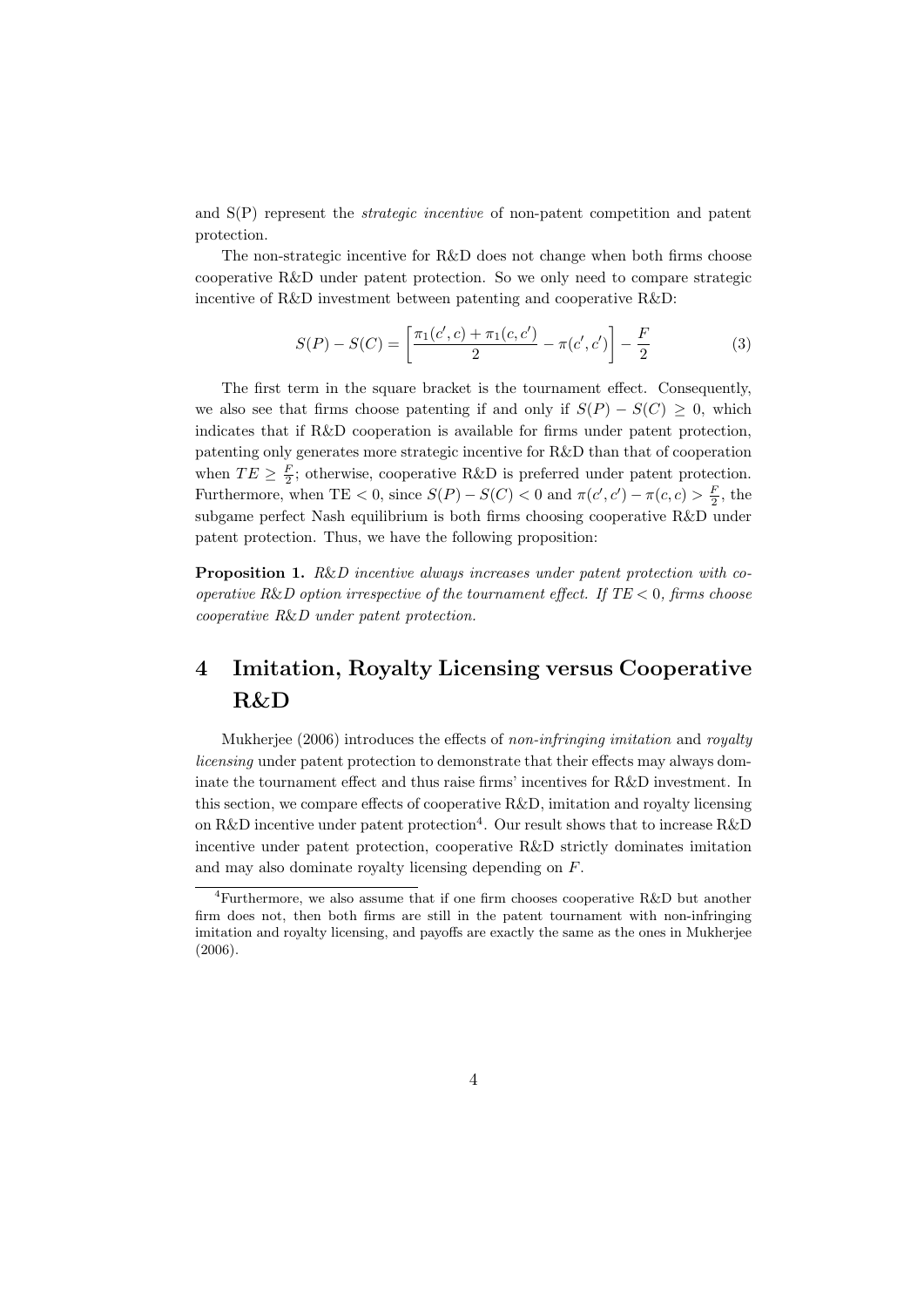#### 4.1 Imitation versus Cooperative R&D

Under patent protection with non-infringing imitation, each firm still competes to obtain the patent with probability 1/2 under bilateral R&D. Additionally, the patent loser could invest I around the protected innovation with probability  $z$ , where  $z \in (0,1)$ , and reduce its marginal cost to c'. Therefore, the non-strategic and strategic incentives for R&D of a firm under this system are  $N(I) = z\pi_1(c',\tilde{c}) +$  $(1-z)\pi_1(c',c) - \pi(c,c) - F$  and  $S(I) = z[\pi(c',c') - \pi_1(\tilde{c},c')] + \frac{(1-z)}{2}[\pi(c',c) \pi_1(c, c')$ ] –  $F + \frac{I}{2}$ , respectively.

Then we compare R&D incentive in these two regimes. Obviously, cooperative R&D creates higher non-strategic incentive for firms than that of imitation under patent protection, as follows:

$$
N(C) - N(I) = z[\pi_1(c', c) - \pi_1(c', \tilde{c})] > 0
$$
\n(4)

Furthermore, the effect on strategic incentive for R&D investment between cooperative R&D and imitation under patent protection is given by

$$
S(C) - S(I) = (1 - z) \left[ \pi(c', c') - \frac{\pi_1(c', c) + \pi_1(c, c')}{2} \right] +
$$
  

$$
z[\pi_1(\tilde{c}, c') - \pi_1(c, c')] + \frac{F - I}{2} > 0 \quad (5)
$$

Mukherjee (2006) shows that  $R&D$  investment increases, if imitation is very likely under patent protection. Intuitively, this feasible high possibility to make imitation can be explained as follows: when both firms invest on R&D, the patent loser has already incurred  $F$  in innovation research, and then owns sufficient knowledge about the new technology, which leads non-infringing imitation to be easily successful (z is very high but  $F > I$ ). Therefore, if imitation is very likely, i.e.,  $z \rightarrow 1$ , Eq(5.) always holds, which indicates that cooperative R&D of firms induces more strategic incentive for R&D than that of imitation under patent protection. Thus, to increase R&D incentive under patent protection, cooperative R&D strictly dominates imitation.

### 4.2 Royalty Licensing versus Cooperative R&D

Under patent protection with royalty licensing, firms compete in a patent tournament with probability 1/2. The patent holder may sell royalty licensing by charging a royalty of  $G(.,.)$  to the non-patent holder, so the patent loser can reduce its marginal cost from  $c$  to  $c'$ . Consequently, the non-strategic and strategic incentives for R&D of firm 1 under this regime are  $N(RL) = \pi_1(c', c) + G(c', c) - \pi(c, c) - F$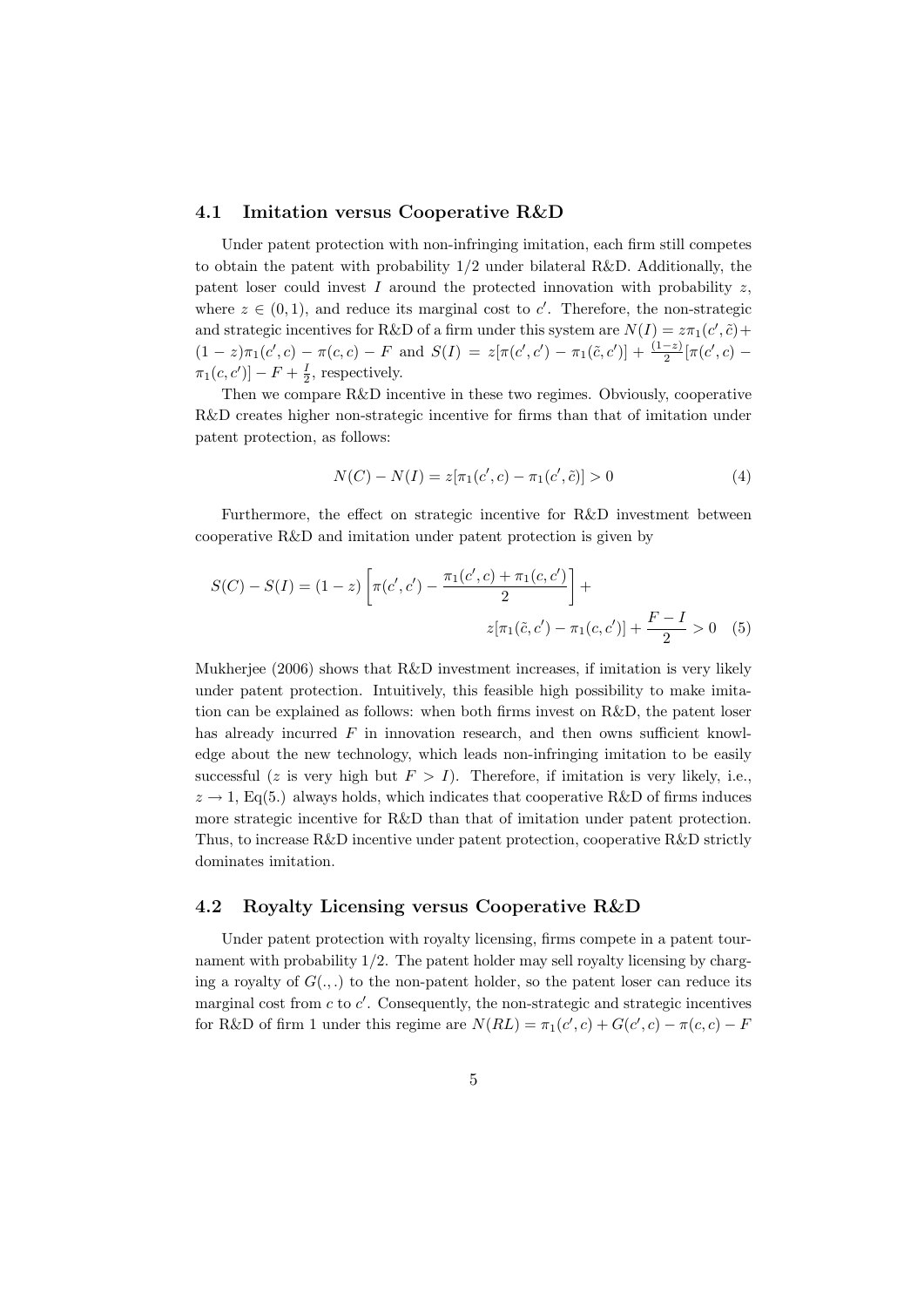and  $S(RL) = \frac{\pi_1(c',c) + G(c',c) - \pi_1(c,c')}{2} - F$ , respectively.

Obviously,  $N(RL) - N(C) > 0$ , it shows that royalty licensing creates higher non-strategic incentive for R&D than cooperative R&D under patent protection. However, the effect on strategic incentive for R&D investment between cooperative R&D and royalty licensing under patent protection is given by

$$
S(C) - S(RL) = \pi(c', c') - \frac{\pi_1(c', c) + \pi_1(c, c')}{2} - \frac{G(c', c)}{2} + \frac{F}{2}
$$
(6)

which depends on F, we have Eq.(6)  $\leq 0.5$ 

We know that both  $N(C)$  and  $N(RL)$  are greater than  $N(NP)$ . Thus, which regime creates higher incentive of R&D investment between cooperative R&D and royalty licensing is ambiguous, which depends the sign of Eq.(6).

Proposition 2. Cooperative R&D of firms creates higher R&D incentive than that of imitation under patent protection. Moreover, either cooperative  $R\&D$  or royalty licensing would be preferred, particularly depending on the magnitude of F, even if both regimes under patent protection increase R&D incentive.<sup>6</sup>

<sup>5</sup>Mukherjee (2006) only shows that the optimal level of royalty implies  $[\pi_1(c', c) +$  $G(c',c)] > [2\pi(c',c') - \pi_1(c,c')].$ 

<sup>6</sup>Specifically, Che and Yang (2009) also consider the same scenario but patent protection is with fixed-fee licensing. They show that patent protection in the presence of fixed-fee licensing always increases R&D incentive. Furthermore, here we can compare which regime creates higher R&D incentive between cooperative R&D and fixed-fee licensing under patent protection. Following Che and Yang (2009), first, we have that  $N(FL) = \pi(c', c') - \pi(c, c) + K(c', c) - F$  and  $S(FL) = K(c, c') - F$ , where the licenser can offer a contract with fixed-fee licensing  $K(.,.)$  after R&D, and the licensee accepts the contract if it is not worse off than no fixed-fee licensing. Since the game is symmetric, the optimal license under patent protection with fixed-fee licensing implies that

$$
K(c',c) = \pi(c',c') - \pi_1(c,c') = \pi_1(c',c) - \pi(c',c')
$$
\n(7)

Then we compare R&D incentive in these two regimes. Obviously, cooperative R&D creates the same non-strategic incentive for firms as fixed-fee licensing under patent protection:

$$
N(C) - N(FL) = \pi_1(c', c) - \pi(c', c') - K(c', c) = 0,
$$
\n(8)

Furthermore, effect on the strategic incentives for R&D investment between cooperative R&D and fixed-fee licensing under patent protection is given by

$$
S(C) - S(FL) = \frac{F}{2} > 0
$$
\n(9)

which shows that cooperative R&D of firms induces more strategic incentive for R&D than that of fixed-fee licensing under patent protection. Thus, to increase R&D incentive under patent protection, cooperative R&D strictly dominates fixed-fee licensing.